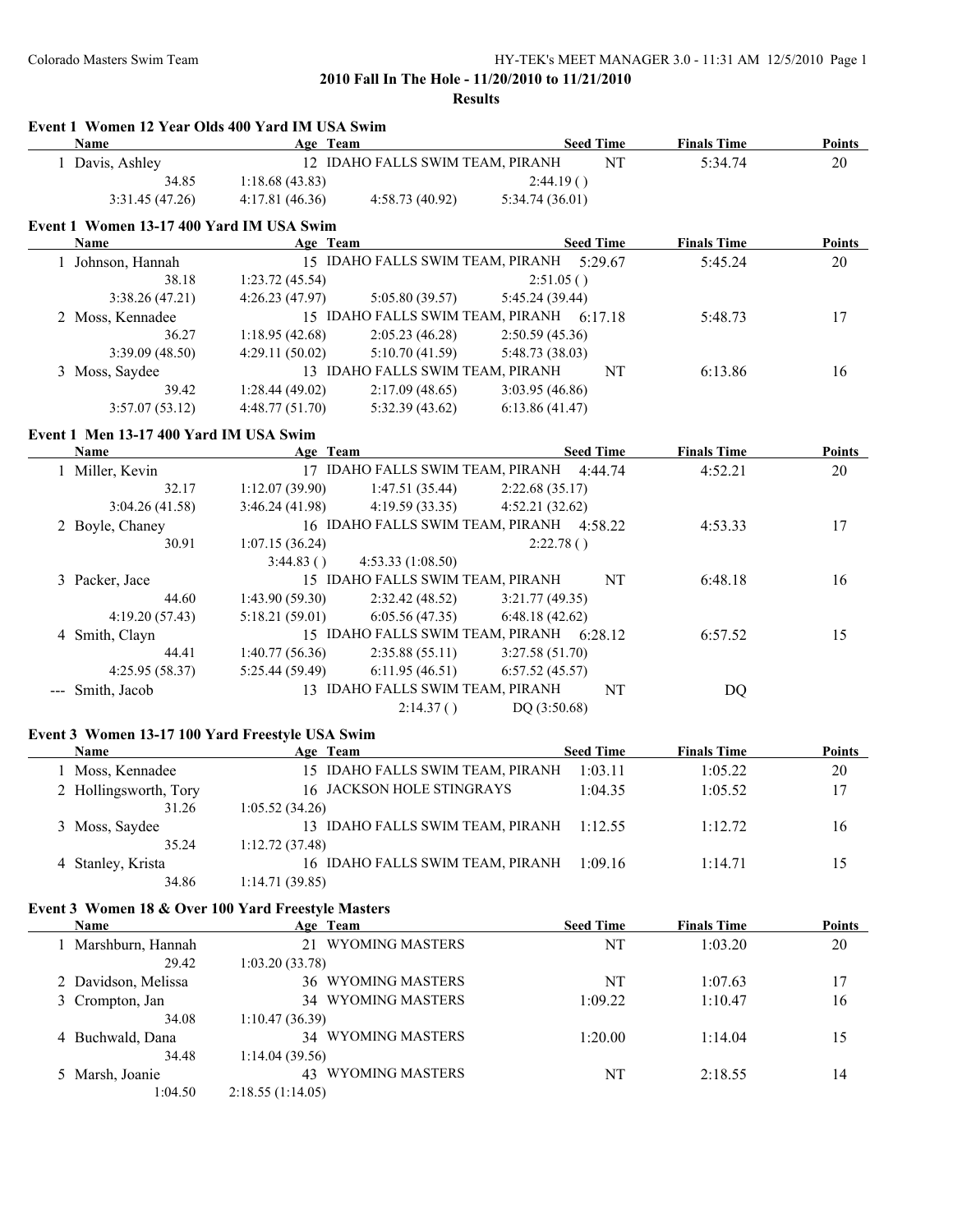### **Results**

| <b>Name</b>                                            |                           | Age Team                         | <b>Seed Time</b> | <b>Finals Time</b> | Points        |
|--------------------------------------------------------|---------------------------|----------------------------------|------------------|--------------------|---------------|
| 1 Mandel, Alan                                         |                           | 16 LANDER SWIM CLUB              | 58.25            | 57.09              | 20            |
| 27.05                                                  | 57.09 (30.04)             |                                  |                  |                    |               |
| 2 Whitaker, Russell                                    |                           | 16 RED DEVIL AQUATIC TEAM        | 54.79            | 1:03.84            | 17            |
| 3 Devchica, Luka                                       |                           | 15 JACKSON HOLE STINGRAYS        | NT               | 1:10.18            | 16            |
| 32.70                                                  | 1:10.18(37.48)            |                                  |                  |                    |               |
| 4 Packer, Jace                                         |                           | 15 IDAHO FALLS SWIM TEAM, PIRANH | 1:14.91          | 1:16.96            | 15            |
| 35.36                                                  | 1:16.96(41.60)            |                                  |                  |                    |               |
| Event 4 Men 18 & Over 100 Yard Freestyle Masters       |                           |                                  |                  |                    |               |
| Name                                                   |                           | Age Team                         | <b>Seed Time</b> | <b>Finals Time</b> | Points        |
| 1 Allen, Mike                                          |                           | 49 WYOMING MASTERS               | 58.36            | 58.12              | 20            |
| 28.20                                                  | 58.12 (29.92)             |                                  |                  |                    |               |
| 2 Crompton, Jason                                      |                           | 34 WYOMING MASTERS               | 56.69            | 58.71              | 17            |
| 27.69                                                  | 58.71 (31.02)             |                                  |                  |                    |               |
| 3 Wergin, Barry                                        |                           | 47 WYOMING MASTERS               | 1:04.10          | 1:03.84            | 16            |
| 30.62                                                  | 1:03.84(33.22)            |                                  |                  |                    |               |
| 4 Perttula, Eric                                       |                           | 50 IDAHO FALLS MASTERS           | NT               | 1:07.24            | 15            |
| 32.49                                                  | 1:07.24(34.75)            |                                  |                  |                    |               |
|                                                        |                           |                                  |                  |                    |               |
| Event 7 Women 12 Year Olds 200 Yard Butterfly USA Swim |                           |                                  |                  |                    |               |
| Name                                                   |                           | Age Team                         | <b>Seed Time</b> | <b>Finals Time</b> | <b>Points</b> |
| 1 Perttula, Lauren                                     |                           | 12 IDAHO FALLS SWIM TEAM, PIRANH | NT               | 2:37.12            | 20            |
| 32.80                                                  | 1:13.33(40.53)            | 1:56.82(43.49)<br>2:37.12(40.30) |                  |                    |               |
| Event 11 Women 30-34 50 Yard Butterfly Masters         |                           |                                  |                  |                    |               |
| Name                                                   |                           | Age Team                         | <b>Seed Time</b> | <b>Finals Time</b> | <b>Points</b> |
| 1 Crompton, Jan                                        |                           | 34 WYOMING MASTERS               | 45.22            | 38.96              | 20            |
|                                                        |                           |                                  |                  |                    |               |
| Event 11 Women 35-39 50 Yard Butterfly Masters         |                           |                                  |                  |                    |               |
| Name                                                   | <b>Example 2</b> Age Team |                                  | <b>Seed Time</b> | <b>Finals Time</b> | Points        |
| 1 Davidson, Melissa                                    |                           | 36 WYOMING MASTERS               | NT               | 35.09              | 20            |
| <b>Event 11 Women 55-59 50 Yard Butterfly Masters</b>  |                           |                                  |                  |                    |               |
| Name                                                   |                           | Age Team                         | <b>Seed Time</b> | <b>Finals Time</b> | <b>Points</b> |
| 1 Piet, Robin                                          |                           | 57 IDAHO FALLS MASTERS           | 40.00            | 42.67              | 20            |
| Event 12 Men 45-49 50 Yard Butterfly Masters           |                           |                                  |                  |                    |               |
| <b>Name</b>                                            |                           | Age Team                         | <b>Seed Time</b> | <b>Finals Time</b> | Points        |
| 1 Allen, Mike                                          |                           | 49 WYOMING MASTERS               | NT               | 30.90              | 20            |
|                                                        |                           | 47 WYOMING MASTERS               | $\rm{NT}$        |                    |               |
| 2 Wergin, Barry                                        |                           |                                  |                  | 32.26              | 17            |
| Event 12 Men 50-54 50 Yard Butterfly Masters           |                           |                                  |                  |                    |               |
| Name                                                   |                           | Age Team                         | <b>Seed Time</b> | <b>Finals Time</b> | Points        |
| 1 O'Neill, Kevin                                       |                           | 53 IDAHO FALLS MASTERS           | 35.00            | 31.58              | 20            |
| Event 12 Men 65-69 50 Yard Butterfly Masters           |                           |                                  |                  |                    |               |
| <b>Name</b>                                            |                           | Age Team                         | <b>Seed Time</b> | <b>Finals Time</b> | <b>Points</b> |
| 1 Whitley, John                                        |                           | 67 WYOMING MASTERS               | 32.00            | 33.62              | 20            |
|                                                        |                           |                                  |                  |                    |               |
| Event 15 Women 13-17 100 Yard Backstroke USA Swim      |                           |                                  |                  |                    |               |
| Name                                                   |                           | Age Team                         | <b>Seed Time</b> | <b>Finals Time</b> | Points        |
| 1 Johnson, Hannah                                      |                           | 15 IDAHO FALLS SWIM TEAM, PIRANH | 1:14.08          | 1:16.09            | 20            |

37.88 1:16.09 (38.21)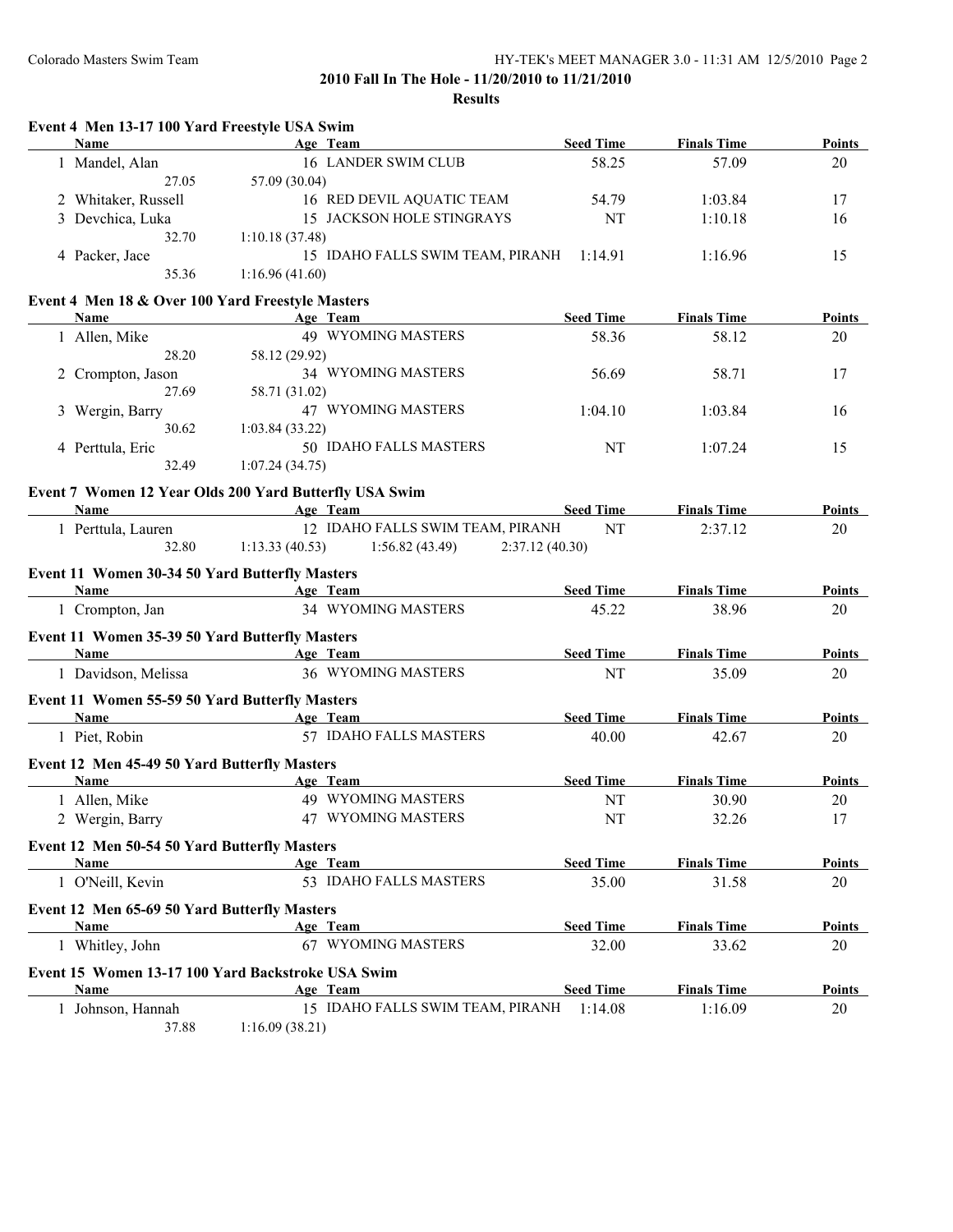| Name                                       | Age Team                                             | <b>Seed Time</b> | <b>Finals Time</b> | Points        |
|--------------------------------------------|------------------------------------------------------|------------------|--------------------|---------------|
| 2 Stanley, Krista                          | 16 IDAHO FALLS SWIM TEAM, PIRANH 1:21.87             |                  | 1:34.26            | 17            |
| 44.97                                      | 1:34.26(49.29)                                       |                  |                    |               |
|                                            | Event 15 Women 18 & Over 100 Yard Backstroke Masters |                  |                    |               |
| <b>Name</b>                                | Age Team                                             | <b>Seed Time</b> | <b>Finals Time</b> | Points        |
| 1 Piet, Robin                              | 57 IDAHO FALLS MASTERS                               | 2:00.00          | 1:50.15            | 20            |
| 53.90                                      | 1:50.15(56.25)                                       |                  |                    |               |
|                                            | Event 16 Men 13-17 100 Yard Backstroke USA Swim      |                  |                    |               |
| Name                                       | Age Team                                             | <b>Seed Time</b> | <b>Finals Time</b> | Points        |
| 1 Boyle, Chaney                            | 16 IDAHO FALLS SWIM TEAM, PIRANH                     | 1:00.77          | 1:01.48            | 20            |
| 2 Miller, Kevin                            | 17 IDAHO FALLS SWIM TEAM, PIRANH                     | 1:03.52          | 1:02.10            | 17            |
| 3 Whitaker, Russell                        | 16 RED DEVIL AQUATIC TEAM                            | 1:03.50          | 1:02.27            | 16            |
| 4 Smith, Jacob                             | 13 IDAHO FALLS SWIM TEAM, PIRANH                     | 1:16.94          | 1:18.02            | 15            |
| 5 Devchica, Luka                           | 15 JACKSON HOLE STINGRAYS                            | NT               | 1:25.69            | 14            |
| 41.85                                      | 1:25.69(43.84)                                       |                  |                    |               |
| 6 Smith, Clayn                             | 15 IDAHO FALLS SWIM TEAM, PIRANH                     | 1:24.19          | 1:26.34            | 13            |
| 41.13                                      | 1:26.34(45.21)                                       |                  |                    |               |
|                                            |                                                      |                  |                    |               |
|                                            | Event 16 Men 18 & Over 100 Yard Backstroke Masters   |                  |                    |               |
| Name                                       | Age Team                                             | <b>Seed Time</b> | <b>Finals Time</b> | Points        |
| 1 Wergin, Barry                            | 47 WYOMING MASTERS                                   | 1:23.76          | 1:20.01            | 20            |
| 38.75                                      | 1:20.01(41.26)                                       |                  |                    |               |
| --- Whitley, John                          | 67 WYOMING MASTERS                                   | 1:16.00          | DQ                 |               |
| Event 19 Women 13-17 200 Yard IM USA Swim  |                                                      |                  |                    |               |
| <b>Name</b>                                | Age Team                                             | <b>Seed Time</b> | <b>Finals Time</b> | Points        |
| 1 Moss, Kennadee                           | 15 IDAHO FALLS SWIM TEAM, PIRANH                     | 2:36.17          | 2:41.67            | 20            |
| 34.07                                      | 1:16.76(42.69)<br>2:04.67(47.91)<br>2:41.67(37.00)   |                  |                    |               |
| 2 Roberts, Ali                             | 15 IDAHO FALLS SWIM TEAM, PIRANH 2:40.02             |                  | 2:46.89            | 17            |
| 38.12                                      | 1:19.92(41.80)<br>2:10.24(50.32)<br>2:46.89(36.65)   |                  |                    |               |
| 3 Moss, Saydee                             | 13 IDAHO FALLS SWIM TEAM, PIRANH 2:59.24             |                  | 3:05.69            | 16            |
| 43.95                                      | 1:31.21(47.26)<br>2:25.69(54.48)<br>3:05.69(40.00)   |                  |                    |               |
| Event 20 Men 13-17 200 Yard IM USA Swim    |                                                      |                  |                    |               |
| Name                                       | Age Team                                             | <b>Seed Time</b> | <b>Finals Time</b> | Points        |
| 1 Mandel, Alan                             | 16 LANDER SWIM CLUB                                  | 2:54.26          | 2:32.00            | 20            |
| 32.57                                      | 1:13.60(41.03)<br>2:32.00(34.49)<br>1:57.51(43.91)   |                  |                    |               |
|                                            |                                                      |                  |                    |               |
| Event 20 Men 18 & Over 200 Yard IM Masters |                                                      |                  |                    |               |
| <b>Name</b>                                | Age Team                                             | <b>Seed Time</b> | <b>Finals Time</b> | <b>Points</b> |
| 1 Crompton, Jason                          | 34 WYOMING MASTERS                                   | 2:29.69          | 2:32.09            | 20            |
| 33.80                                      | 1:13.89(40.09)<br>2:00.75(46.86)<br>2:32.09(31.34)   |                  |                    |               |
|                                            | Event 23 Women 13-17 100 Yard Breaststroke USA Swim  |                  |                    |               |
| Name                                       | Age Team                                             | <b>Seed Time</b> | <b>Finals Time</b> | <b>Points</b> |
| 1 Johnson, Hannah                          | 15 IDAHO FALLS SWIM TEAM, PIRANH                     | 1:22.13          | 1:24.30            | 20            |
| 40.52                                      | 1:24.30(43.78)                                       |                  |                    |               |
| 2 Roberts, Ali                             | 15 IDAHO FALLS SWIM TEAM, PIRANH                     | 1:26.12          | 1:30.34            | 17            |
| 42.71                                      | 1:30.34(47.63)                                       |                  |                    |               |
| 3 Hollingsworth, Tory                      | 16 JACKSON HOLE STINGRAYS                            | 1:32.45          | 1:34.25            | 16            |
| 43.50                                      | 1:34.25(50.75)                                       |                  |                    |               |
| 4 Stanley, Krista                          | 16 IDAHO FALLS SWIM TEAM, PIRANH                     | 1:41.03          | 1:51.90            | 15            |
| 51.38                                      | 1:51.90 (1:00.52)                                    |                  |                    |               |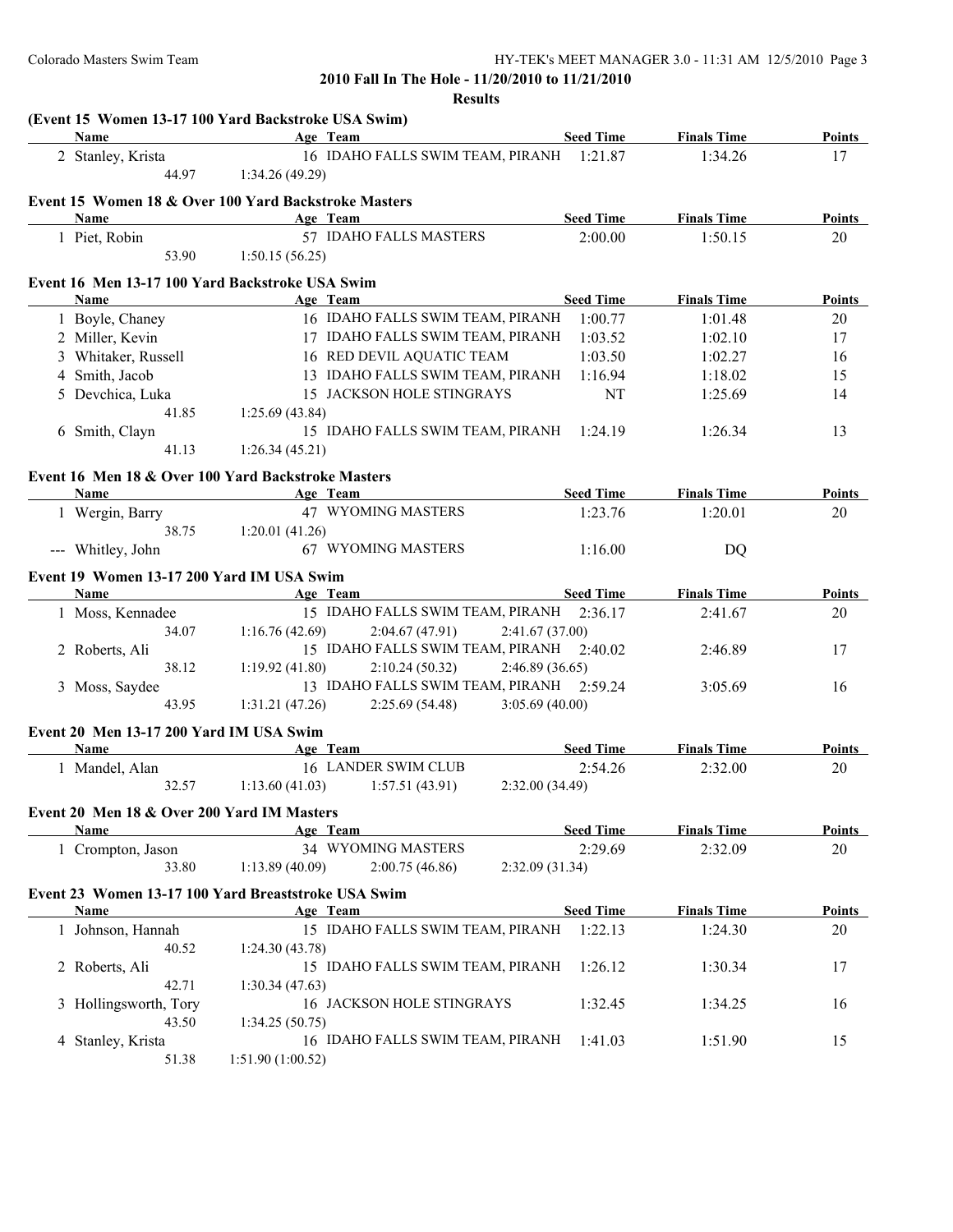**Event 23 Women 18 & Over 100 Yard Breaststroke Masters**

## **2010 Fall In The Hole - 11/20/2010 to 11/21/2010**

**Results**

| <b>Name</b>         | Age Team                                             | <b>Seed Time</b> | <b>Finals Time</b> | <b>Points</b> |
|---------------------|------------------------------------------------------|------------------|--------------------|---------------|
| 1 Marshburn, Hannah | 21 WYOMING MASTERS                                   | NT               | 1:23.26            | 20            |
| 39.41               | 1:23.26(43.85)                                       |                  |                    |               |
| 2 Buchwald, Dana    | 34 WYOMING MASTERS                                   | 1:35.00          | 1:26.98            | 17            |
| 41.74               | 1:26.98(45.24)                                       |                  |                    |               |
| 3 Crompton, Jan     | 34 WYOMING MASTERS                                   | 1:28.22          | 1:28.07            | 16            |
| 42.33               | 1:28.07(45.74)                                       |                  |                    |               |
|                     | Event 24 Men 13-17 100 Yard Breaststroke USA Swim    |                  |                    |               |
| Name                | Age Team                                             | <b>Seed Time</b> | <b>Finals Time</b> | <b>Points</b> |
| 1 Whitaker, Russell | 16 RED DEVIL AQUATIC TEAM                            | 1:16.88          | 1:13.63            | 20            |
| 35.71               | 1:13.63(37.92)                                       |                  |                    |               |
| 2 Mandel, Alan      | 16 LANDER SWIM CLUB                                  | 1:12.01          | 1:14.11            | 17            |
| 33.95               | 1:14.11(40.16)                                       |                  |                    |               |
| 3 Smith, Jacob      | 13 IDAHO FALLS SWIM TEAM, PIRANH                     | 1:23.54          | 1:26.87            | 16            |
| 41.30               | 1:26.87(45.57)                                       |                  |                    |               |
| 4 Smith, Clayn      | 15 IDAHO FALLS SWIM TEAM, PIRANH                     | 1:30.97          | 1:38.30            | 15            |
| 45.62               | 1:38.30(52.68)                                       |                  |                    |               |
| 5 Packer, Jace      | 15 IDAHO FALLS SWIM TEAM, PIRANH                     | 1:43.98          | 1:39.64            | 14            |
| 47.20               | 1:39.64(52.44)                                       |                  |                    |               |
| --- Devchica, Luka  | 15 JACKSON HOLE STINGRAYS                            | <b>NT</b>        | DO                 |               |
| 46.21               | DQ(50.93)                                            |                  |                    |               |
|                     | Event 24 Men 18 & Over 100 Yard Breaststroke Masters |                  |                    |               |
| <b>Name</b>         | Age Team                                             | <b>Seed Time</b> | <b>Finals Time</b> | Points        |
| 1 O'Neill, Kevin    | 53 IDAHO FALLS MASTERS                               | 1:40.00          | 1:26.53            | 20            |
| 41.10               | 1:26.53(45.43)                                       |                  |                    |               |
| 2 Bishop, Ray       | <b>64 WYOMING MASTERS</b>                            | NT               | 1:43.27            | 17            |
| 46.50               | 1:43.27(56.77)                                       |                  |                    |               |
|                     |                                                      |                  |                    |               |

### **Event 25 Women 13-17 1650 Yard Freestyle USA Swim**

| <b>Name</b>                                               | Age Team                         | <b>Seed Time</b>                          | <b>Finals Time</b> | Points        |
|-----------------------------------------------------------|----------------------------------|-------------------------------------------|--------------------|---------------|
| 1 Roberts, Ali                                            |                                  | 15 IDAHO FALLS SWIM TEAM, PIRANH 21:34.88 | 21:06.16           | 20            |
| Event 25 Women 18 & Over 1650 Yard Freestyle Masters      |                                  |                                           |                    |               |
| <b>Name</b>                                               | Age Team                         | <b>Seed Time</b>                          | <b>Finals Time</b> | <b>Points</b> |
| 1 Piet, Robin                                             | <b>IDAHO FALLS MASTERS</b><br>57 | 26:50.00                                  | 27:48.03           | 20            |
| Event 25 Men 13-17 1650 Yard Freestyle USA Swim           |                                  |                                           |                    |               |
| Name                                                      | Age Team                         | <b>Seed Time</b>                          | <b>Finals Time</b> | Points        |
| 1 Miller, Kevin                                           | 17                               | IDAHO FALLS SWIM TEAM, PIRANH 17:28.84    | 18:45.41           | 20            |
| 2 Boyle, Chaney                                           | 16 IDAHO FALLS SWIM TEAM, PIRANH | 20:50.66                                  | 20:20.66           | 17            |
| Event 25 Men 18 & Over 1650 Yard Freestyle Masters        |                                  |                                           |                    |               |
| Name                                                      | Age Team                         | <b>Seed Time</b>                          | <b>Finals Time</b> | Points        |
| 1 Crompton, Jason                                         | WYOMING MASTERS<br>34            | 22:00.00                                  | 20:33.53           | 20            |
| 2 Chambers, Terry                                         | <b>WYOMING MASTERS</b><br>57     | NT                                        | 27:20.38           | 17            |
| 3 Peacock, Brent                                          | <b>WYOMING MASTERS</b><br>48     | 29:26.55                                  | 28:57.15           | 16            |
| Event 33 Women 18 & Over 200 Yard Freestyle Relay Masters |                                  |                                           |                    |               |
| Team                                                      | Relay                            | <b>Seed Time</b>                          | <b>Finals Time</b> | Points        |
| 1 IDAHO FALLS MASTERS                                     | A                                | NT                                        | 2:07.35            | 40            |
| 1) Davis, Christine 36                                    | 2) O'Neill, Kevin 53             | 3) Perttula, Eric 50                      | 4) Piet, Robin 57  |               |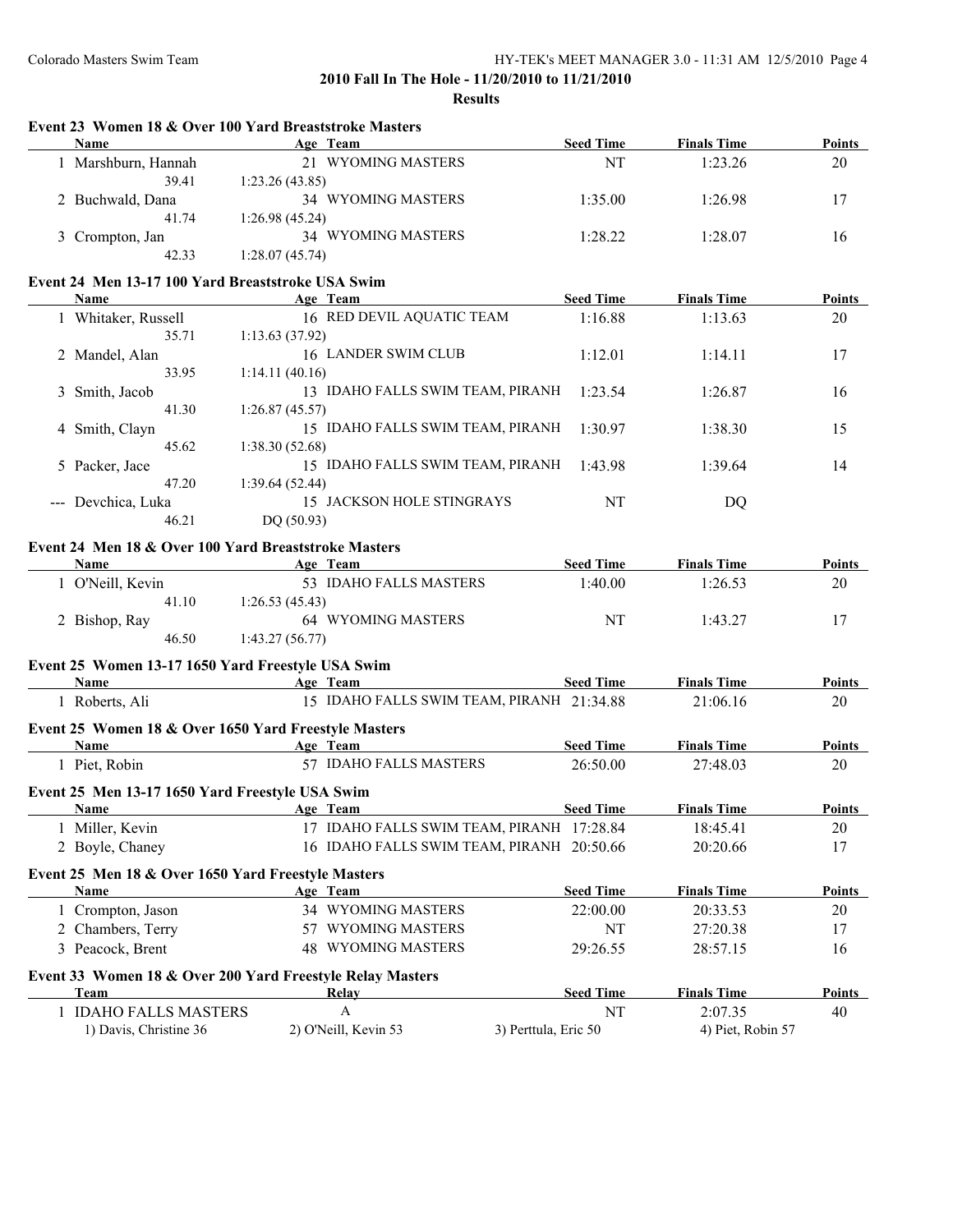**Finals Time Points** 

**Finals Time Points** 

#### **2010 Fall In The Hole - 11/20/2010 to 11/21/2010**

|                                                     |                                                          | Results                                  |                  |                    |               |
|-----------------------------------------------------|----------------------------------------------------------|------------------------------------------|------------------|--------------------|---------------|
| Event 39 Women 13-17 200 Yard Freestyle USA Swim    |                                                          |                                          |                  |                    |               |
| <b>Name</b>                                         | Age Team                                                 |                                          | <b>Seed Time</b> | <b>Finals Time</b> | <b>Points</b> |
| 1 Roberts, Ali                                      |                                                          | 15 IDAHO FALLS SWIM TEAM, PIRANH 2:14.76 |                  | 2:21.23            | 20            |
| 31.81                                               | 1:08.55(36.74)                                           | 1:45.90(37.35)                           | 2:21.23(35.33)   |                    |               |
| 2 Johnson, Hannah                                   |                                                          | 15 IDAHO FALLS SWIM TEAM, PIRANH         | 2:20.18          | 2:27.88            | 17            |
| 33.33                                               | 1:10.72(37.39)                                           | 1:49.41(38.69)                           | 2:27.88 (38.47)  |                    |               |
| 3 Stanley, Krista                                   |                                                          | 16 IDAHO FALLS SWIM TEAM, PIRANH         | 2:39.03          | 2:53.51            | 16            |
| 36.44                                               | 1:20.99(44.55)                                           | 2:07.84(46.85)                           | 2:53.51(45.67)   |                    |               |
| Event 39 Women 18 & Over 200 Yard Freestyle Masters |                                                          |                                          |                  |                    |               |
| Name                                                | Age Team                                                 |                                          | <b>Seed Time</b> | <b>Finals Time</b> | <b>Points</b> |
| 1 Davidson, Melissa                                 |                                                          | 36 WYOMING MASTERS                       | NT               | 2:30.02            | 20            |
| 33.41                                               | 1:09.86(36.45)                                           | 1:49.54(39.68)                           | 2:30.02(40.48)   |                    |               |
| 2 Davis, Christine                                  |                                                          | 36 IDAHO FALLS MASTERS                   | NT               | 2:46.15            | 17            |
| 36.14                                               | 1:17.88(41.74)                                           | 2:02.90(45.02)                           | 2:46.15(43.25)   |                    |               |
| 3 Piet, Robin                                       |                                                          | 57 IDAHO FALLS MASTERS                   | 3:15.00          | 3:14.27            | 16            |
| 43.55                                               | 1:33.46(49.91)                                           | 2:24.79(51.33)                           | 3:14.27(49.48)   |                    |               |
| Event 40 Men 13-17 200 Yard Freestyle USA Swim      |                                                          |                                          |                  |                    |               |
| Name                                                | Age Team<br>the control of the control of the control of |                                          | <b>Seed Time</b> | <b>Finals Time</b> | <b>Points</b> |
| 1 Miller, Kevin                                     |                                                          | 17 IDAHO FALLS SWIM TEAM, PIRANH 1:54.44 |                  | 2:00.37            | 20            |
| 27.79                                               | 57.85 (30.06)                                            | 1:29.36(31.51)                           | 2:00.37(31.01)   |                    |               |
| 2 Boyle, Chaney                                     |                                                          | 16 IDAHO FALLS SWIM TEAM, PIRANH 1:58.30 |                  |                    |               |
|                                                     |                                                          |                                          |                  | 2:01.21            | 17            |
| 28.05                                               | 58.42 (30.37)                                            | 1:30.16(31.74)                           | 2:01.21(31.05)   |                    |               |
| 3 Whitaker, Russell                                 |                                                          | 16 RED DEVIL AQUATIC TEAM                | 2:10.12          | 2:01.90            | 16            |
| 27.94                                               | 58.44 (30.50)                                            | 1:30.37(31.93)                           | 2:01.90 (31.53)  |                    |               |
| Event 40 Men 18 & Over 200 Yard Freestyle Masters   |                                                          |                                          |                  |                    |               |
| Name                                                | Age Team                                                 |                                          | <b>Seed Time</b> | <b>Finals Time</b> | <b>Points</b> |
| 1 Allen, Mike                                       |                                                          | <b>49 WYOMING MASTERS</b>                | 2:10.57          | 2:11.16            | 20            |
| 29.71                                               | 1:02.89(33.18)                                           | 1:37.10(34.21)                           | 2:11.16(34.06)   |                    |               |
| 2 Wergin, Barry                                     |                                                          | 47 WYOMING MASTERS                       | NT               | 2:28.21            | 17            |
| 31.83                                               | 1:09.25(37.42)                                           | 1:49.73(40.48)                           | 2:28.21 (38.48)  |                    |               |
| --- Crompton, Jason                                 |                                                          | 34 WYOMING MASTERS                       | NT               | DQ                 |               |
| 29.50                                               | 1:01.23(31.73)                                           | 1:34.62(33.39)                           | DQ (33.83)       |                    |               |
| Event 43 Women 30-34 100 Yard IM Masters            |                                                          |                                          |                  |                    |               |
| <b>Name</b>                                         | Age Team                                                 |                                          | <b>Seed Time</b> | <b>Finals Time</b> | <b>Points</b> |
| 1 Crompton, Jan                                     |                                                          | 34 WYOMING MASTERS                       | 1:20.22          | 1:20.61            | 20            |
| 38.54                                               | 1:20.61(42.07)                                           |                                          |                  |                    |               |
| 2 Buchwald, Dana                                    |                                                          | 34 WYOMING MASTERS                       | 1:40.00          | 1:21.60            | 17            |
| 39.81                                               | 1:21.60(41.79)                                           |                                          |                  |                    |               |
|                                                     |                                                          |                                          |                  |                    |               |
| Event 43 Women 35-39 100 Yard IM Masters            |                                                          |                                          |                  |                    |               |
| Name                                                | Age Team                                                 |                                          | <b>Seed Time</b> | <b>Finals Time</b> | <b>Points</b> |
| --- Davidson, Melissa                               |                                                          | 36 WYOMING MASTERS                       | NT               | DQ                 |               |
| 37.49                                               | DQ (40.74)                                               |                                          |                  |                    |               |
| Event 43 Women 40-44 100 Yard IM Masters            |                                                          |                                          |                  |                    |               |
| <b>Name</b>                                         | Age Team                                                 |                                          | <b>Seed Time</b> | <b>Finals Time</b> | <b>Points</b> |
| 1 Turner, Jamie                                     |                                                          | 40 WYOMING MASTERS                       | NT               | 1:18.62            | 20            |
| 37.81                                               | 1:18.62(40.81)                                           |                                          |                  |                    |               |
|                                                     |                                                          |                                          |                  |                    |               |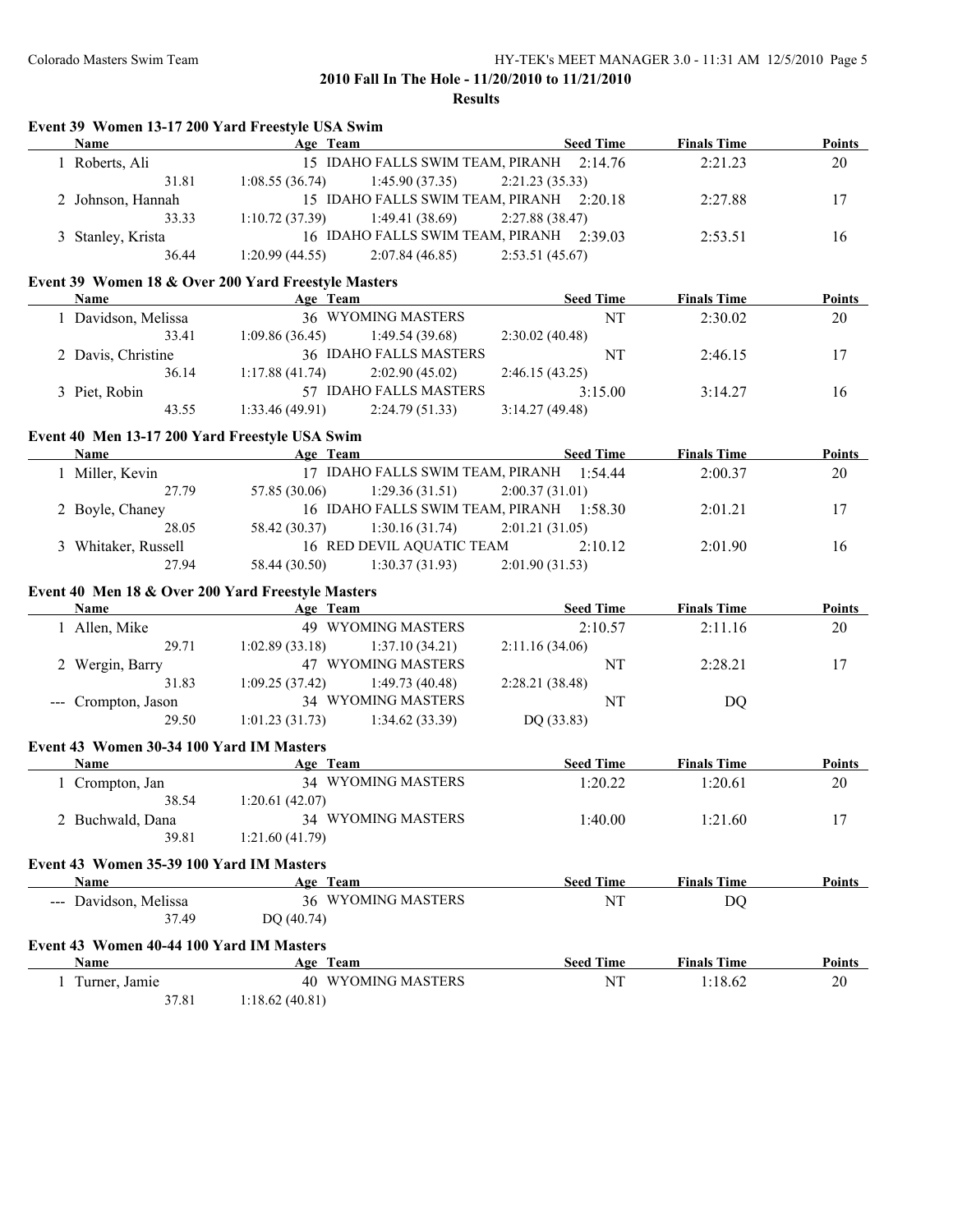| Name<br><u> 1989 - Johann Barn, amerikansk politiker (</u> | Event 43 Women 60-64 100 Yard IM Masters | Age Team                                              | <b>Seed Time</b> | <b>Finals Time</b> | <b>Points</b> |
|------------------------------------------------------------|------------------------------------------|-------------------------------------------------------|------------------|--------------------|---------------|
| 1 Gettling, Janet                                          |                                          | 62 OREGON MASTERS                                     | 1:40.00          | 1:22.96            | 20            |
|                                                            | 39.31 1:22.96 (43.65)                    |                                                       |                  |                    |               |
| Event 44 Men 30-34 100 Yard IM Masters                     |                                          |                                                       |                  |                    |               |
| Name                                                       |                                          | <b>Example 2018</b> Age Team                          | <b>Seed Time</b> | <b>Finals Time</b> | Points        |
|                                                            |                                          | 34 WYOMING MASTERS                                    | 1:08.69          |                    |               |
| 1 Crompton, Jason                                          | 33.22 1:09.54 (36.32)                    |                                                       |                  | 1:09.54            | 20            |
|                                                            |                                          |                                                       |                  |                    |               |
| Event 44 Men 45-49 100 Yard IM Masters                     |                                          |                                                       |                  |                    |               |
| <b>Name</b>                                                |                                          | <b>Age Team</b>                                       | <b>Seed Time</b> | <b>Finals Time</b> | Points        |
| 1 Allen, Mike                                              |                                          | 49 WYOMING MASTERS                                    | <b>NT</b>        | 1:12.75            | 20            |
|                                                            | 35.10 1:12.75 (37.65)                    |                                                       |                  |                    |               |
| Event 44 Men 50-54 100 Yard IM Masters                     |                                          |                                                       |                  |                    |               |
| <b>Name</b>                                                | <b>Example 21 Age Team</b>               |                                                       | <b>Seed Time</b> | <b>Finals Time</b> | Points        |
| 1 O'Neill, Kevin                                           |                                          | 53 IDAHO FALLS MASTERS                                | 1:15.00          | 1:14.86            | 20            |
|                                                            | 34.98 1:14.86 (39.88)                    |                                                       |                  |                    |               |
|                                                            |                                          |                                                       |                  |                    |               |
| Event 44 Men 65-69 100 Yard IM Masters                     |                                          |                                                       |                  |                    |               |
| Name                                                       | <b>Age Team</b>                          |                                                       | Seed Time        | <b>Finals Time</b> | <b>Points</b> |
| 1 Whitley, John                                            |                                          | 67 WYOMING MASTERS                                    | 1:16.00          | 1:18.90            | 20            |
|                                                            | 36.38 1:18.90 (42.52)                    |                                                       |                  |                    |               |
| Event 48 Men 45-49 50 Yard Backstroke Masters              |                                          |                                                       |                  |                    |               |
| Name Age Team                                              |                                          |                                                       | <b>Seed Time</b> | <b>Finals Time</b> | Points        |
|                                                            |                                          | 1 Wergin, Barry 47 WYOMING MASTERS                    | NT               | 38.02              | 20            |
|                                                            |                                          |                                                       |                  |                    |               |
|                                                            |                                          |                                                       |                  |                    |               |
| Event 48 Men 50-54 50 Yard Backstroke Masters              |                                          |                                                       |                  |                    |               |
| Name                                                       | <b>Age Team</b>                          |                                                       | <b>Seed Time</b> | <b>Finals Time</b> | Points        |
| 1 Perttula, Eric                                           |                                          | 50 IDAHO FALLS MASTERS                                | NT               | 39.05              | 20            |
|                                                            |                                          |                                                       |                  |                    |               |
| Event 48 Men 65-69 50 Yard Backstroke Masters              |                                          |                                                       |                  |                    |               |
| Name Age Team                                              |                                          |                                                       | <b>Seed Time</b> | <b>Finals Time</b> | Points        |
| 1 Whitley, John                                            |                                          | 67 WYOMING MASTERS                                    | 35.00            | 35.45              | 20            |
| Event 51 Women 12 Year Olds 200 Yard Backstroke USA Swim   |                                          |                                                       |                  |                    |               |
| <b>Name</b>                                                | <b>Example 2</b> Age Team                |                                                       | <b>Seed Time</b> | <b>Finals Time</b> | Points        |
| 1 Perttula, Lauren                                         |                                          | 12 IDAHO FALLS SWIM TEAM, PIRANH                      | NT               | 2:41.77            | 20            |
|                                                            |                                          | $37.32$ 1:19.16 (41.84) 2:01.99 (42.83)               | 2:41.77(39.78)   |                    |               |
| 2 Davis, Ashley                                            |                                          | 12 IDAHO FALLS SWIM TEAM, PIRANH                      | NT               | 2:44.54            | 17            |
|                                                            |                                          | 40.40 1:21.91 (41.51) 2:04.76 (42.85) 2:44.54 (39.78) |                  |                    |               |
|                                                            |                                          |                                                       |                  |                    |               |
| Event 51 Women 13-17 200 Yard Backstroke USA Swim          |                                          |                                                       |                  |                    |               |
| Name                                                       |                                          | Age Team                                              | <b>Seed Time</b> | <b>Finals Time</b> | <b>Points</b> |
| 1 Roberts, Ali                                             |                                          | 15 IDAHO FALLS SWIM TEAM, PIRANH                      | 2:44.08          | 2:36.52            | 20            |
| 36.25                                                      | 1:16.76(40.51)                           | 1:56.77(40.01)                                        | 2:36.52(39.75)   |                    |               |
| 2 Johnson, Hannah                                          |                                          | 15 IDAHO FALLS SWIM TEAM, PIRANH 2:35.11              |                  | 2:42.65            | 17            |
| 38.97                                                      | 1:19.37(40.40)                           | 2:00.98(41.61)                                        | 2:42.65 (41.67)  |                    |               |
| 3 Stanley, Krista                                          |                                          | 16 IDAHO FALLS SWIM TEAM, PIRANH 2:56.14              |                  | 3:20.18            | 16            |
| 45.59                                                      | 1:37.95(52.36)                           | 2:30.13(52.18)                                        | 3:20.18(50.05)   |                    |               |
| Event 51 Women 18 & Over 200 Yard Backstroke Masters       |                                          |                                                       |                  |                    |               |
| Name                                                       |                                          | Age Team                                              | <b>Seed Time</b> | <b>Finals Time</b> | <b>Points</b> |
| 1 Davis, Christine                                         |                                          | 36 IDAHO FALLS MASTERS                                | NT               | 3:08.04            | 20            |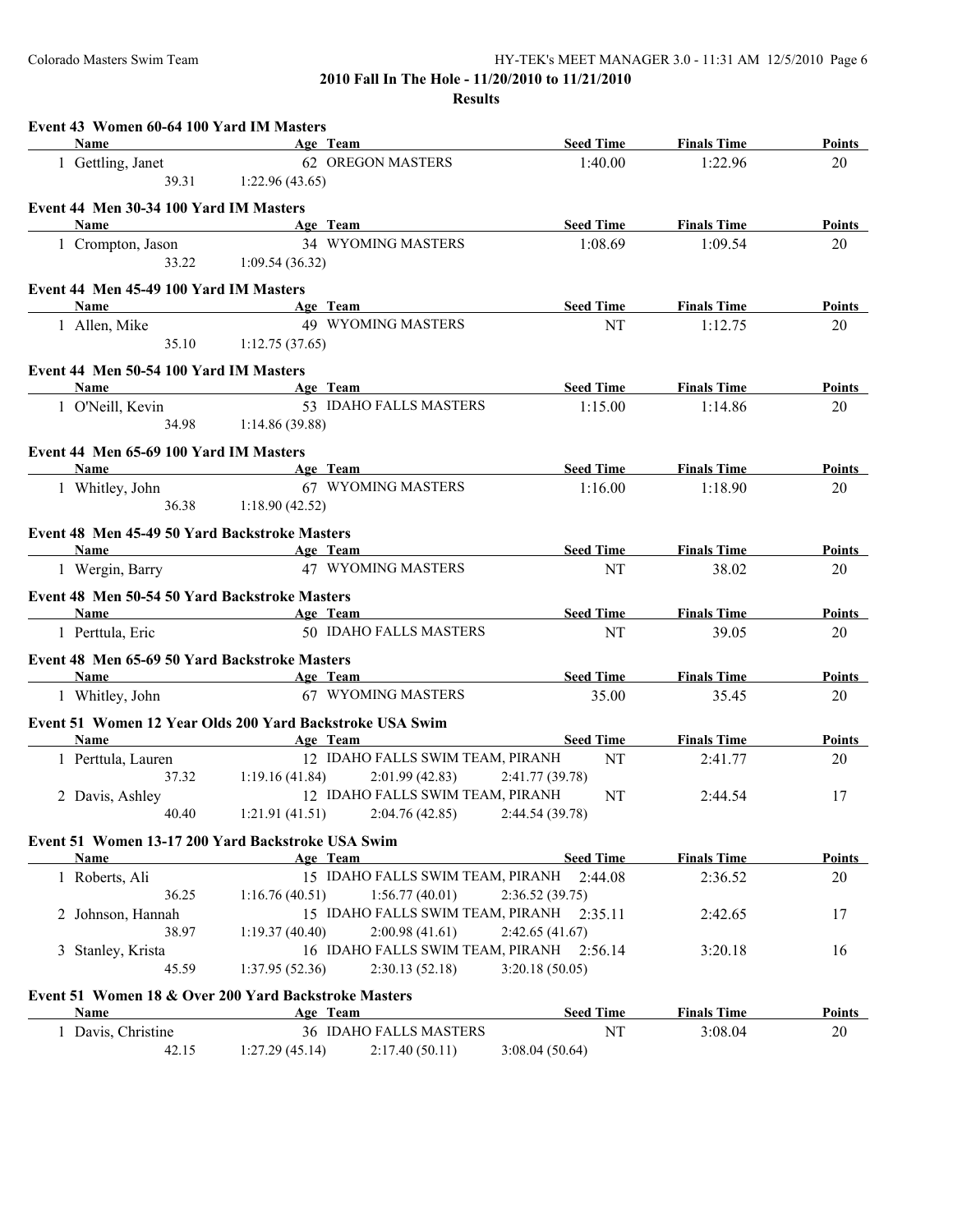| Event 51 Men 13-17 200 Yard Backstroke USA Swim            |                              |                                          |                  |                    |               |
|------------------------------------------------------------|------------------------------|------------------------------------------|------------------|--------------------|---------------|
| <b>Name</b>                                                |                              | Age Team                                 | <b>Seed Time</b> | <b>Finals Time</b> | Points        |
| 1 Miller, Kevin                                            |                              | 17 IDAHO FALLS SWIM TEAM, PIRANH 2:12.75 |                  | 2:16.03            | 20            |
| 32.99                                                      | 1:07.36(34.37)               | 1:42.80(35.44)                           | 2:16.03(33.23)   |                    |               |
| 2 Boyle, Chaney                                            |                              | 16 IDAHO FALLS SWIM TEAM, PIRANH 2:11.03 |                  | 2:16.45            | 17            |
| 32.87                                                      | 1:07.75(34.88)               | 1:42.71 (34.96)                          | 2:16.45(33.74)   |                    |               |
| 3 Whitaker, Russell                                        |                              | 16 RED DEVIL AQUATIC TEAM                | 2:24.27          | 2:21.33            | 16            |
| 33.87                                                      | 1:09.72(35.85)               | 1:45.16(35.44)                           | 2:21.33(36.17)   |                    |               |
| Event 51 Men 18 & Over 200 Yard Backstroke Masters         |                              |                                          |                  |                    |               |
| Name                                                       | Age Team                     |                                          | <b>Seed Time</b> | <b>Finals Time</b> | Points        |
| 1 Crompton, Jason                                          |                              | <b>34 WYOMING MASTERS</b>                | 2:40.69          | 2:38.76            | 20            |
| 37.58                                                      | 1:18.25(40.67)               | 1:58.62(40.37)                           | 2:38.76 (40.14)  |                    |               |
| 2 O'Neill, Kevin                                           |                              | 53 IDAHO FALLS MASTERS                   | 3:00.00          | 2:51.11            | 17            |
| 39.11                                                      |                              | $1:22.06(42.95)$ $2:07.35(45.29)$        | 2:51.11(43.76)   |                    |               |
|                                                            |                              |                                          |                  |                    |               |
| Event 55 Women 30-34 50 Yard Breaststroke Masters          |                              |                                          |                  |                    |               |
| <b>Name</b>                                                | <b>Example 2</b> Age Team    |                                          | <b>Seed Time</b> | <b>Finals Time</b> | Points        |
| 1 Buchwald, Dana                                           |                              | 34 WYOMING MASTERS                       | 42.00            | 40.57              | 20            |
| 2 Crompton, Jan                                            |                              | 34 WYOMING MASTERS                       | 45.22            | 40.95              | 17            |
| Event 55 Women 40-44 50 Yard Breaststroke Masters          |                              |                                          |                  |                    |               |
| Name                                                       |                              | Age Team                                 | <b>Seed Time</b> | <b>Finals Time</b> | Points        |
| 1 Turner, Jamie                                            |                              | 40 WYOMING MASTERS                       | NT               | 39.43              | 20            |
|                                                            |                              |                                          |                  |                    |               |
| Event 55 Women 60-64 50 Yard Breaststroke Masters          |                              |                                          |                  |                    |               |
| <b>Name</b>                                                | <b>Example 2</b> Age Team    |                                          | <b>Seed Time</b> | <b>Finals Time</b> | Points        |
| 1 Gettling, Janet                                          |                              | <b>62 OREGON MASTERS</b>                 | 43.00            | 39.70              | 20            |
| Event 56 Men 50-54 50 Yard Breaststroke Masters            |                              |                                          |                  |                    |               |
| Name                                                       | <b>Example 2</b> Age Team    |                                          | <b>Seed Time</b> | <b>Finals Time</b> | <b>Points</b> |
| 1 Perttula, Eric                                           |                              | 50 IDAHO FALLS MASTERS                   | NT               | 42.10              | 20            |
|                                                            |                              |                                          |                  |                    |               |
| Event 56 Men 55-59 50 Yard Breaststroke Masters            |                              |                                          |                  |                    |               |
| Name                                                       | <b>Age Team</b>              |                                          | <b>Seed Time</b> | <b>Finals Time</b> | Points        |
| 1 Chambers, Terry                                          |                              | 57 WYOMING MASTERS                       | NT               | 39.79              | 20            |
| Event 56 Men 60-64 50 Yard Breaststroke Masters            |                              |                                          |                  |                    |               |
| Name                                                       | <b>Example 2018</b> Age Team |                                          | <b>Seed Time</b> | <b>Finals Time</b> | <b>Points</b> |
| 1 Bishop, Ray                                              |                              | 64 WYOMING MASTERS                       | NT               | 43.69              | 20            |
| Event 56 Men 65-69 50 Yard Breaststroke Masters            |                              |                                          |                  |                    |               |
| <b>Name</b>                                                |                              | Age Team                                 | <b>Seed Time</b> | <b>Finals Time</b> | <b>Points</b> |
| 1 Whitley, John                                            |                              | 67 WYOMING MASTERS                       | 38.00            | 41.67              | 20            |
|                                                            |                              |                                          |                  |                    |               |
| Event 59 Women 12 Year Olds 200 Yard Breaststroke USA Swim |                              |                                          |                  |                    |               |
| Name                                                       |                              | Age Team                                 | <b>Seed Time</b> | <b>Finals Time</b> | <b>Points</b> |
| 1 Davis, Ashley                                            |                              | 12 IDAHO FALLS SWIM TEAM, PIRANH         | 2:44.36          | 2:57.69            | 20            |
| 39.85                                                      | 1:25.74(45.89)               | 2:11.92(46.18)                           | 2:57.69(45.77)   |                    |               |
| 2 Phelps, Kiana                                            |                              | 12 JACKSON HOLE STINGRAYS                | NT               | 3:03.98            | 17            |
| 40.91                                                      | 1:29.28(48.37)               | 2:17.32(48.04)                           | 3:03.98 (46.66)  |                    |               |
| 3 Perttula, Lauren                                         |                              | 12 IDAHO FALLS SWIM TEAM, PIRANH         | NT               | 3:16.39            | 16            |
| 43.90                                                      | 1:35.28(51.38)               | 2:28.06 (52.78)                          | 3:16.39(48.33)   |                    |               |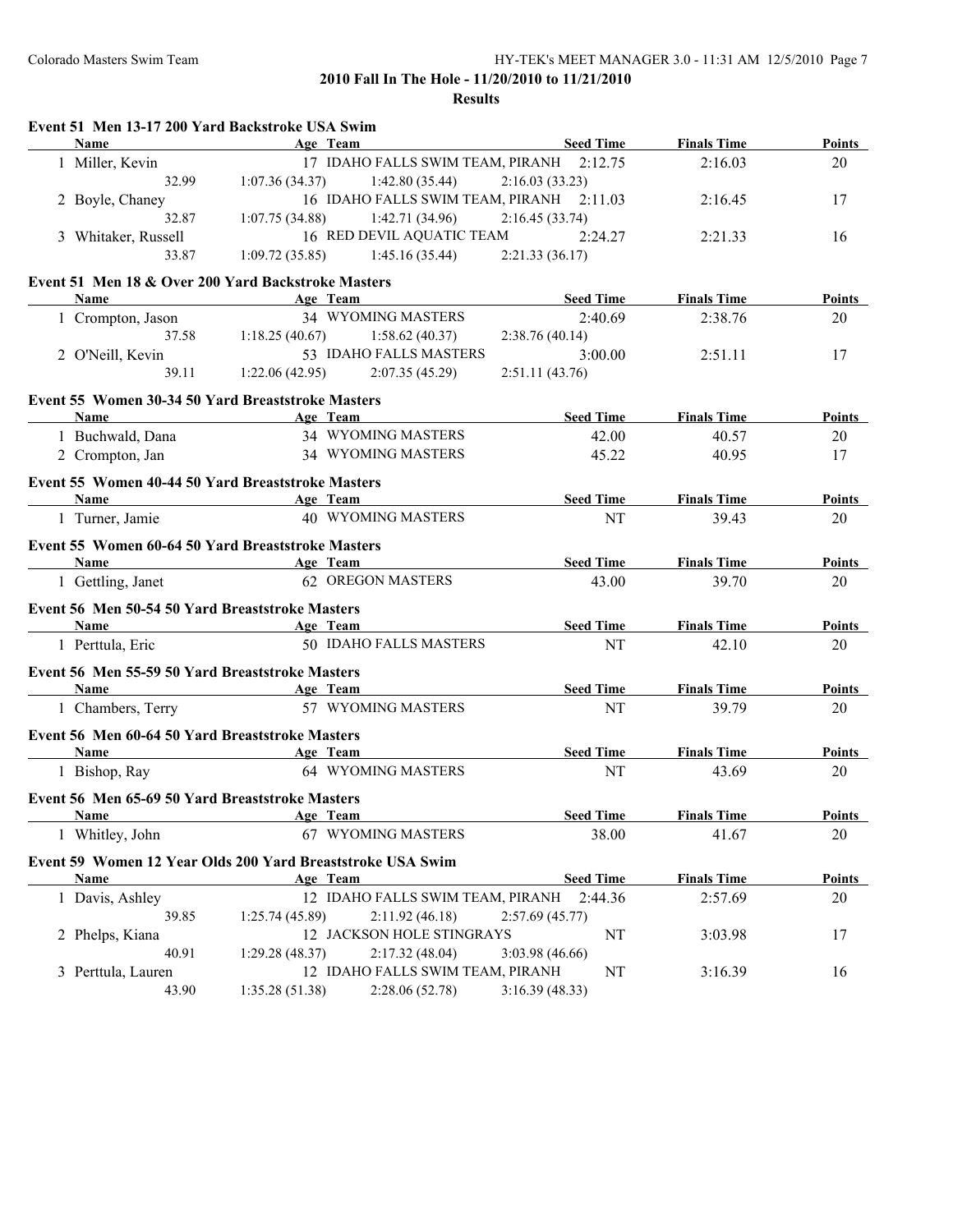|   | Event 59 Women 13-17 200 Yard Breaststroke USA Swim<br>Name |                |                                                      |                      |                  |                               | <b>Points</b> |
|---|-------------------------------------------------------------|----------------|------------------------------------------------------|----------------------|------------------|-------------------------------|---------------|
|   | 1 Johnson, Hannah                                           |                | Age Team<br>15 IDAHO FALLS SWIM TEAM, PIRANH 2:51.71 |                      | <b>Seed Time</b> | <b>Finals Time</b><br>3:01.05 | 20            |
|   | 41.69                                                       |                | 2:14.25(46.68)                                       |                      |                  |                               |               |
|   |                                                             | 1:27.57(45.88) |                                                      | 3:01.05(46.80)       |                  |                               |               |
|   | Event 59 Men 13-17 200 Yard Breaststroke USA Swim           |                |                                                      |                      |                  |                               |               |
|   | Name                                                        |                | Age Team                                             |                      | <b>Seed Time</b> | <b>Finals Time</b>            | <b>Points</b> |
|   | 1 Boyle, Chaney                                             |                | 16 IDAHO FALLS SWIM TEAM, PIRANH 2:23.95             |                      |                  | 2:36.76                       | 20            |
|   | 35.95                                                       | 1:15.43(39.48) | 1:56.19(40.76)                                       | 2:36.76(40.57)       |                  |                               |               |
|   | Event 67 Women 18 & Over 200 Yard Medley Relay Masters      |                |                                                      |                      |                  |                               |               |
|   | Team                                                        |                | Relay                                                |                      | <b>Seed Time</b> | <b>Finals Time</b>            | Points        |
|   | 1 WYOMING MASTERS                                           |                | B                                                    |                      | NT               | 2:26.94                       | 40            |
|   | 1) Bishop, Ray 64                                           |                | 2) Buchwald, Dana 34                                 | 3) Allen, Mike 49    |                  | 4) Chambers, Terry 57         |               |
|   | 2 IDAHO FALLS MASTERS                                       |                | $\mathbf{A}$                                         |                      | NT               | 2:30.87                       | 34            |
|   | 1) Davis, Christine 36                                      |                | 2) O'Neill, Kevin 53                                 | 3) Perttula, Eric 50 |                  | 4) Piet, Robin 57             |               |
|   | Event 71 Women 13-17 50 Yard Freestyle USA Swim             |                |                                                      |                      |                  |                               |               |
|   | Name                                                        |                | Age Team                                             |                      | <b>Seed Time</b> | <b>Finals Time</b>            | Points        |
|   | 1 Roberts, Ali                                              |                | 15 IDAHO FALLS SWIM TEAM, PIRANH                     |                      | 28.16            | 30.44                         | 20            |
|   | 2 Johnson, Hannah                                           |                | 15 IDAHO FALLS SWIM TEAM, PIRANH                     |                      | 29.64            | 30.92                         | 17            |
|   | 3 Stanley, Krista                                           |                | 16 IDAHO FALLS SWIM TEAM, PIRANH                     |                      | 29.34            | 34.48                         | 16            |
|   |                                                             |                |                                                      |                      |                  |                               |               |
|   | Event 71 Women 18 & Over 50 Yard Freestyle Masters          |                |                                                      |                      |                  |                               |               |
|   | Name                                                        |                | Age Team                                             |                      | <b>Seed Time</b> | <b>Finals Time</b>            | Points        |
|   | 1 Davis, Christine                                          |                | 36 IDAHO FALLS MASTERS                               |                      | NT               | 30.91                         | 20            |
|   | 2 Gettling, Janet                                           |                | 62 OREGON MASTERS                                    |                      | 35.00            | 31.36                         | 17            |
|   | 3 Turner, Jamie                                             |                | <b>40 WYOMING MASTERS</b>                            |                      | NT               | 32.21                         | 16            |
|   | 4 Buchwald, Dana                                            |                | 34 WYOMING MASTERS                                   |                      | 40.00            | 32.88                         | 15            |
|   | 5 Piet, Robin                                               |                | 57 IDAHO FALLS MASTERS                               |                      | 35.00            | 40.57                         | 14            |
|   | Event 72 Men 13-17 50 Yard Freestyle USA Swim               |                |                                                      |                      |                  |                               |               |
|   | Name                                                        |                | Age Team                                             |                      | <b>Seed Time</b> | <b>Finals Time</b>            | Points        |
|   | 1 Whitaker, Russell                                         |                | 16 RED DEVIL AQUATIC TEAM                            |                      | 24.36            | 23.78                         | 20            |
|   | 2 Boyle, Chaney                                             |                | 16 IDAHO FALLS SWIM TEAM, PIRANH                     |                      | 24.32            | 24.46                         | 17            |
|   | 3 Miller, Kevin                                             |                | 17 IDAHO FALLS SWIM TEAM, PIRANH                     |                      | 25.66            | 26.09                         | 16            |
|   | 4 Devchica, Luka                                            |                | 15 JACKSON HOLE STINGRAYS                            |                      | NT               | 31.76                         | 15            |
|   | Event 72 Men 18 & Over 50 Yard Freestyle Masters            |                |                                                      |                      |                  |                               |               |
|   | Name                                                        |                | Age Team                                             |                      | <b>Seed Time</b> | <b>Finals Time</b>            | <b>Points</b> |
|   | 1 Allen, Mike                                               |                | 49 WYOMING MASTERS                                   |                      | 26.41            | 26.38                         | 20            |
|   | 2 Crompton, Jason                                           |                | 34 WYOMING MASTERS                                   |                      | 25.69            | 27.43                         | 17            |
|   | 3 Whitley, John                                             |                | 67 WYOMING MASTERS                                   |                      | 30.00            | 28.89                         | 16            |
|   |                                                             | 47             | WYOMING MASTERS                                      |                      | 28.54            | 29.52                         | 15            |
| 4 | Wergin, Barry                                               |                | 50 IDAHO FALLS MASTERS                               |                      |                  |                               |               |
|   | 5 Perttula, Eric                                            |                | 57 WYOMING MASTERS                                   |                      | 29.35            | 30.28                         | 14            |
|   | 6 Chambers, Terry                                           |                |                                                      |                      | NT               | 32.74                         | 13            |
|   | 7 Bishop, Ray                                               |                | 64 WYOMING MASTERS                                   |                      | NT               | 36.22                         | 12            |
|   | Event 77 Women 13-17 100 Yard Butterfly USA Swim            |                |                                                      |                      |                  |                               |               |
|   | Name                                                        |                | Age Team                                             |                      | <b>Seed Time</b> | <b>Finals Time</b>            | <b>Points</b> |
|   | 1 Roberts, Ali                                              |                | 15 IDAHO FALLS SWIM TEAM, PIRANH                     |                      | 1:18.34          | 1:23.07                       | 20            |
|   | 2 Stanley, Krista                                           |                | 16 IDAHO FALLS SWIM TEAM, PIRANH                     |                      | 1:23.95          | 1:37.28                       | 17            |
|   | Event 77 Women 18 & Over 100 Yard Butterfly Masters         |                |                                                      |                      |                  |                               |               |
|   | Name                                                        |                | Age Team                                             |                      | <b>Seed Time</b> | <b>Finals Time</b>            | <b>Points</b> |
|   | 1 Gettling, Janet                                           |                | 62 OREGON MASTERS                                    |                      | NT               | 1:28.40                       | 20            |
|   |                                                             |                |                                                      |                      |                  |                               |               |